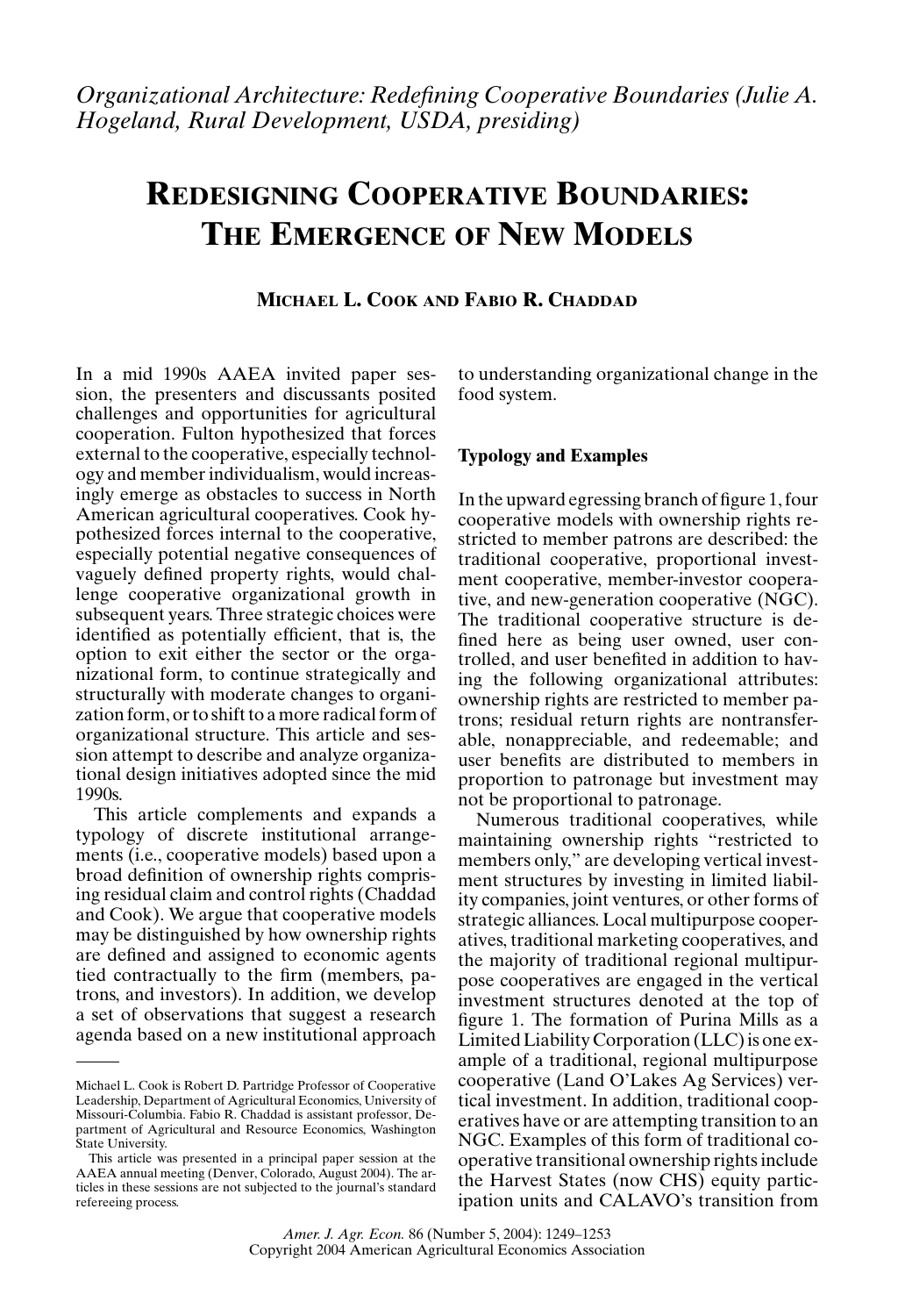

**Figure 1. Emerging forms of cooperatives from an ownership rights approach**

proportional investment to traditional marketing to new generation to finally an investororiented, producer-owned organization.

The next model, second from the top, is the proportional investment model. In this model, ownership rights are restricted to members, nontransferable, nonappreciable, and redeemable, but members are expected to invest in the cooperative in proportion to patronage. This is the original "pure" form of U.S. agricultural cooperative organizational design. As membership becomes more heterogeneous, the degree of vaguely defined property rights increases, thus moving the proportionally organized cooperative to the traditional cooperative status. Recognizing the dynamic shift to misalignment of control, investment, and benefits, proportional investment cooperatives (PIC) adopt capital management policies to ensure proportionality of internally generated capital including separate capital pools and base capital plans. The base capital plan is a popular instrument utilized by PICs. Riceland, Dairy Farmers of America, and Land O'Lakes dairy division are PICs with vertical investments in the form of joint ventures, LLCs, and strategic alliances.

In member-investor cooperatives, returns to members are distributed in proportion to shareholdings in addition to patronage. This is done either with dividend distribution in proportion to shares and/or appreciability of cooperative shares. Fonterra Cooperative Group of New Zealand not only represents member investment cooperatives with ownership rights being aligned with member investment in fair value shares and peak notes, but also serves as an example of a member investment cooperative with vertical investment. These investments are usually in the form of joint equity ventures and are established with partners throughout the world with cooperatives and noncooperatives.

The lowest major branch in figure 1 is the NGC model. In the classic NGC model, ownership rights are in the form of tradable and appreciable delivery rights restricted to current member patrons. In addition, member patrons are required to purchase delivery rights on the basis of expected patronage such that usage and capital investment are proportionately aligned. These ownership rights, generally, are not redeemable. An increasing number of NGCs are pursuing the vertical investment structure-strategy form. For example, many of the emerging ethanol ventures are LLCs with an NGC being the primary investor. Another NGC ownership structure is called the collaborative model. In this model, a traditional, proportional, or member investment cooperative has an equity interest in the NGC or the NGC has an equity interest in another cooperative. Golden Oval Eggs and U.S. Premium Beef are examples of collaborative NGCs.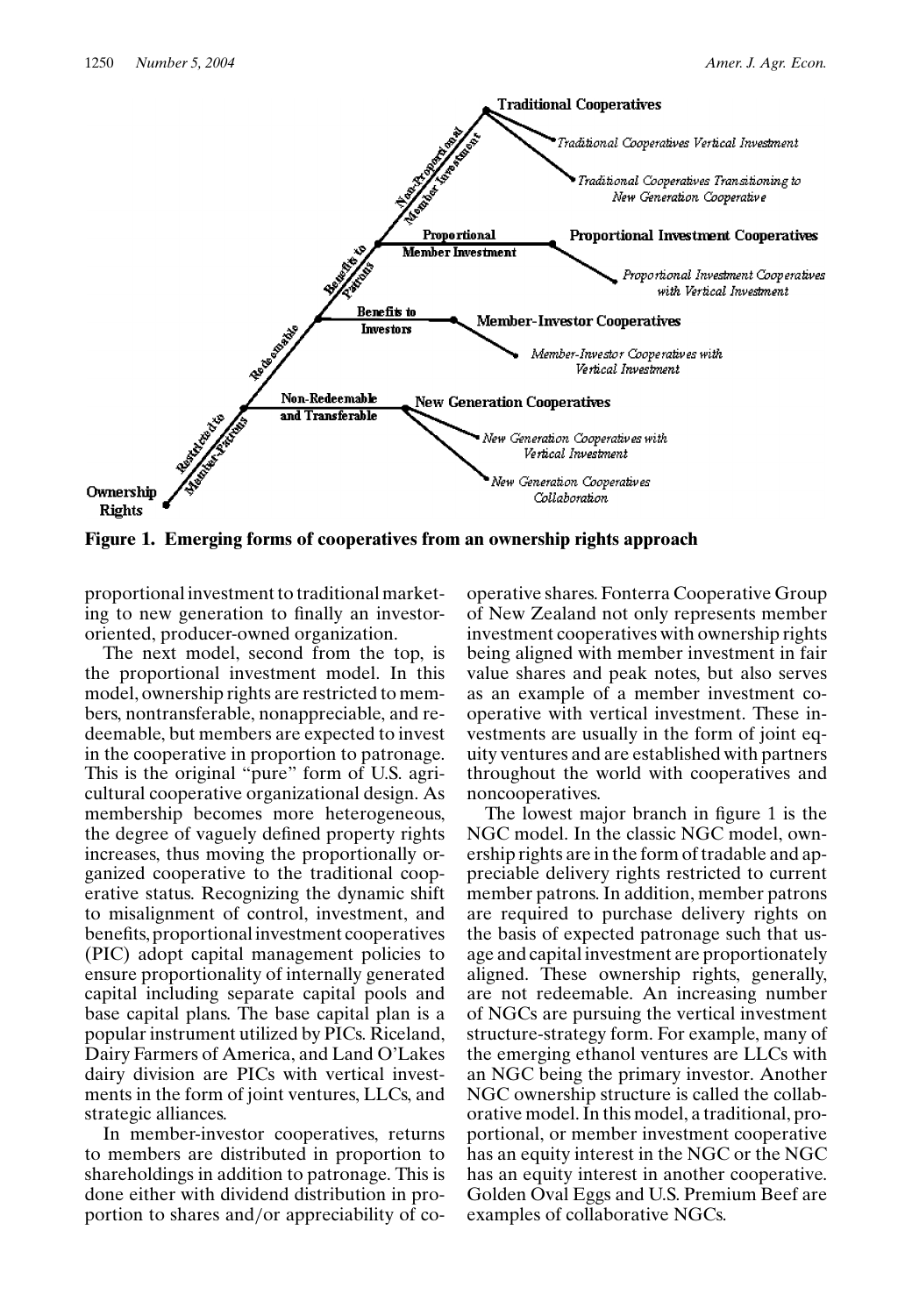

**Figure 2. Emerging forms of cooperatives where ownership rights are not restricted to member patrons**

Figure 2 represents emerging cooperative models where ownership rights are not restricted to member patrons. This set of models consists of cooperatives with capital-seeking companies, investor share cooperatives, and cooperatives which have converted to an investor-driven ownership structure. In a capital-seeking company, investors acquire ownership rights in a separate legal entity wholly or partly owned by the cooperative. In other words, outside investor capital is not directly introduced in the cooperative firm, but in trust companies, strategic alliances, or subsidiaries. This model differs with the figure 1 vertical investment models by degree of control conceded and permanent capital contributing importance. In investor-share cooperatives, investors receive ownership rights in the cooperative in addition to the traditional cooperative ownership rights held by member patrons. That is, the cooperative issues more than one class of shares to different "owner" groups (e.g., nonvoting fixed returns preferred stock and nonvoting publicly tradable common stock among others).

The conversion to an IOF model is an exit from agricultural cooperative status strategy. Notwithstanding vaguely defined property right constraints, increased member heterogeneity and competitive pressures from the business environment, there have been few cases of agricultural cooperative conversions to a corporate structure in the United States. In the 1980s, only six agricultural cooperatives opted to convert (Schrader). More recently, CALAVO Growers, Dakota Growers Pasta, and South Dakota Soybean Processors have converted to a corporate ownership structure.

#### **Observations and Research Suggestions**

#### *Observation 1: Defense versus Offense*

From an individual producer point of view, the traditional role of a cooperative has been to improve farmer returns by lowering production and transaction costs in the market channel, counterbalancing the negative economic impacts of market power, and reducing producer income risks (Sexton and Iskow). In these cases, it might be hypothesized that the generic reason producers form cooperatives is to "protect" the current and future value of farm assets. This cooperative formation reasoning can be defined as defensive. Alternatively, producers might organize with the primary objective being to "add" to the value of their assets. This can be thought of as an offensive reason for formation or continuance. The plethora of organizational forms that have emerged since the early 1990s might be considered offensive. Profit margins at the farm level on a per unit basis have decreased steadily over the past fifteen years (Blank). This has placed considerable financial pressure on a large number of individual producers who consequently have encouraged their cooperatives to shift from defensive to offensive. The growing number of organizational structures observed in figures 1 and 2 below the proportional model suggest offensive structure is becoming more common. Consequently, as cooperatives grow and invest in organization-specific assets—including intangible assets—their ownership structure is realigned. As a result, they either seek to reduce members' capital contributions through permanent capital accumulation by expanding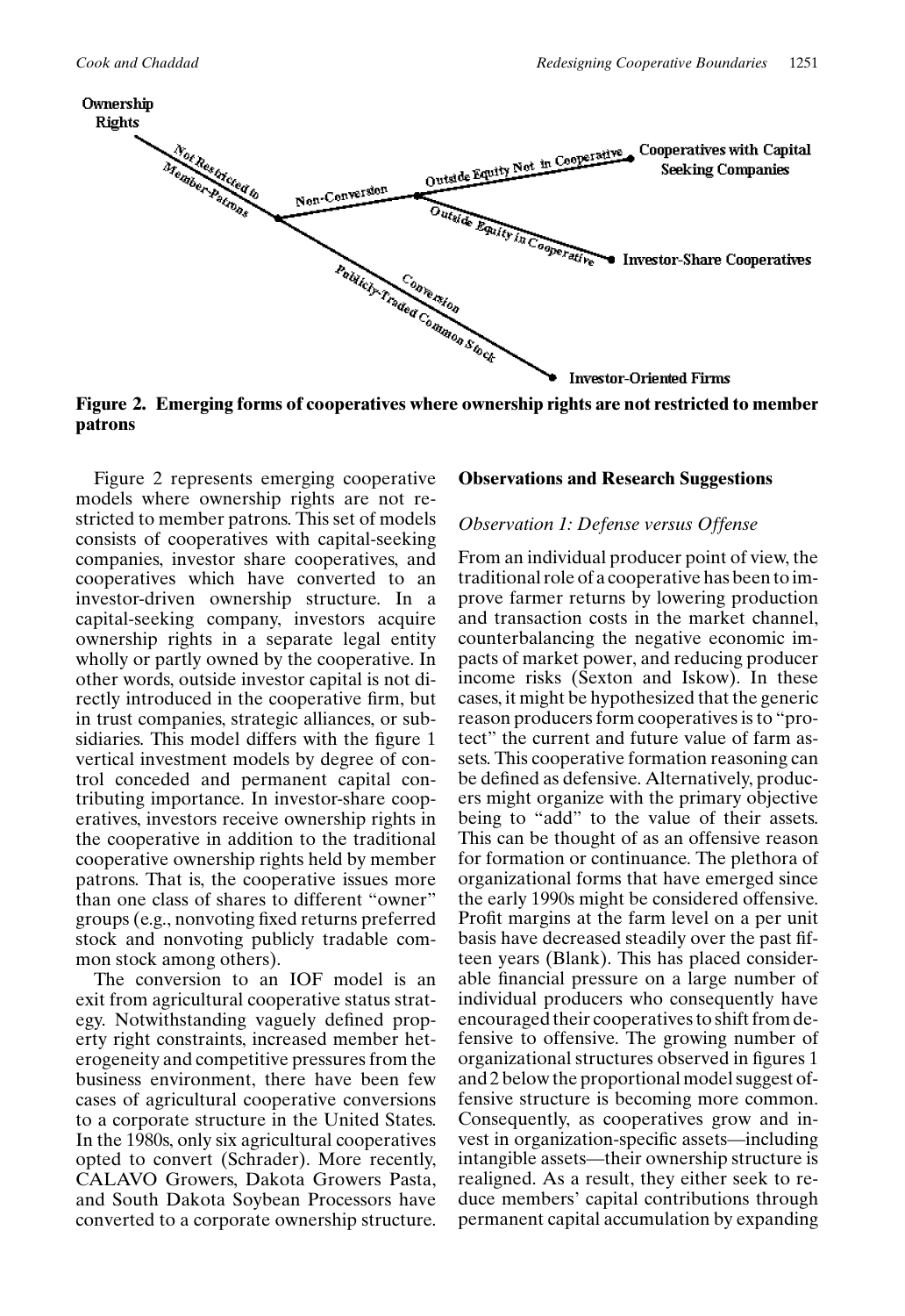nonmember business, through required capital contributions on member business to increase the growth capital base or to leverage partners' balance sheets into more opportune offensive strategies.

### *Observation 2: Investment-Control Constraint Trade-offs*

As noncontrolled heterogeneity increases in a cooperative's membership and given no change in selective incentives, there is a tendency for cooperative investment and control constraints to be exacerbated (Hansmann). Resultant investment disincentives and misaligned control rights might lead to financial stagnation and member apathy. When investment constraints (internal free rider, horizon, and portfolio problems) are realigned, control constraints in the form of agency and influence costs eventually emerge. Each of the new configurations in figures 1 and 2 will have to be tested for their investment-control trade-off impacts.

## *Observation 3: The Quest for Permanent Capital*

Not unlike IOFs, cooperatives rely on internally generated capital as their primary source of equity capital. Traditional cooperatives, however, depend on patronage-based methods for acquiring risk capital, particularly retained patronage refunds and per unit capital retains. As a result, approximately 60% of equity capital in U.S. agricultural cooperatives is in the form of equity certificates and credits (Chesnick). In other words, equity capital in a cooperative's balance sheet generally is allocated to individual members, representing a claim against the cooperative by present and former members. This claim is partially redeemable, with the ultimate payments to members being at the discretion of the board of directors. Because redeeming equity is a cash outlay to the cooperative, a large portion of its equity capital stock is not considered permanent. Cooperatives seeking to build a permanent source of equity capital are experimenting with nontraditional capital acquisition approaches, including nonredeemable memberinvestor shares, capital-seeking strategic alliances, and nonvoting preferred shares.

## *Observation 4: Non-voluntary Exit*

Recently, a number of large multipurpose cooperatives have filed for bankruptcy. Member heterogeneity and suboptimization of multiple objective functions were influential in this decision-making process. Ownership rights were misaligned with use, control, investment incentives, and benefit distribution. The high degree of misalignment violated most laws of optimal organizational design. This observation does not suggest there were not other external and internal forces that might have led to the financial failure of these member-owned and member-controlled organizations, but organizational architecture was misaligned. The study of organizational failure in producer-owned organizations seldom includes intra-firm coordination incentives and disincentives.

## *Observation 5: A Continuum?*

Analyzing case research, congressional testimony, and interviews with cooperative development specialists, the demand for risk capital in an increasingly capital intensive and industrialized food chain becomes more apparent. Utilizing the ownership rights framework represented in figures 1 and 2, it is tempting to hypothesize a sequential path commencing at the proportional investment cooperative level near the top of figure 1 and progressing downward as a cooperative becomes more risk capital seeking.

As each step downward on the typology figure is adopted, an ownership rights attribution is relaxed. The question then arises as to whether this framework suggests that in an industrialized food system the cooperative is a transitional form of business organization, that is, a business form moving from a group of producers with homogeneous user interest to a set of heterogeneous users who have evolved to a homogeneous economic state only through the bonding attraction to the return on investment metric.

## *Observation 6: Institutional Reform*

Recently, the demand to organize "offensive" types of cooperatives has gone from cooperative leaders' quest to internally realign structure and incentive systems with offense-driven strategies toward the more externally oriented public policy arena. In the mid 1990s, Iowa adopted Chapter 501 allowing the formation of cooperatives exempt from rather restrictive corporate farming laws. In 2001, the Wyoming legislature passed a cooperative statute allowing a cooperative to be organized with both